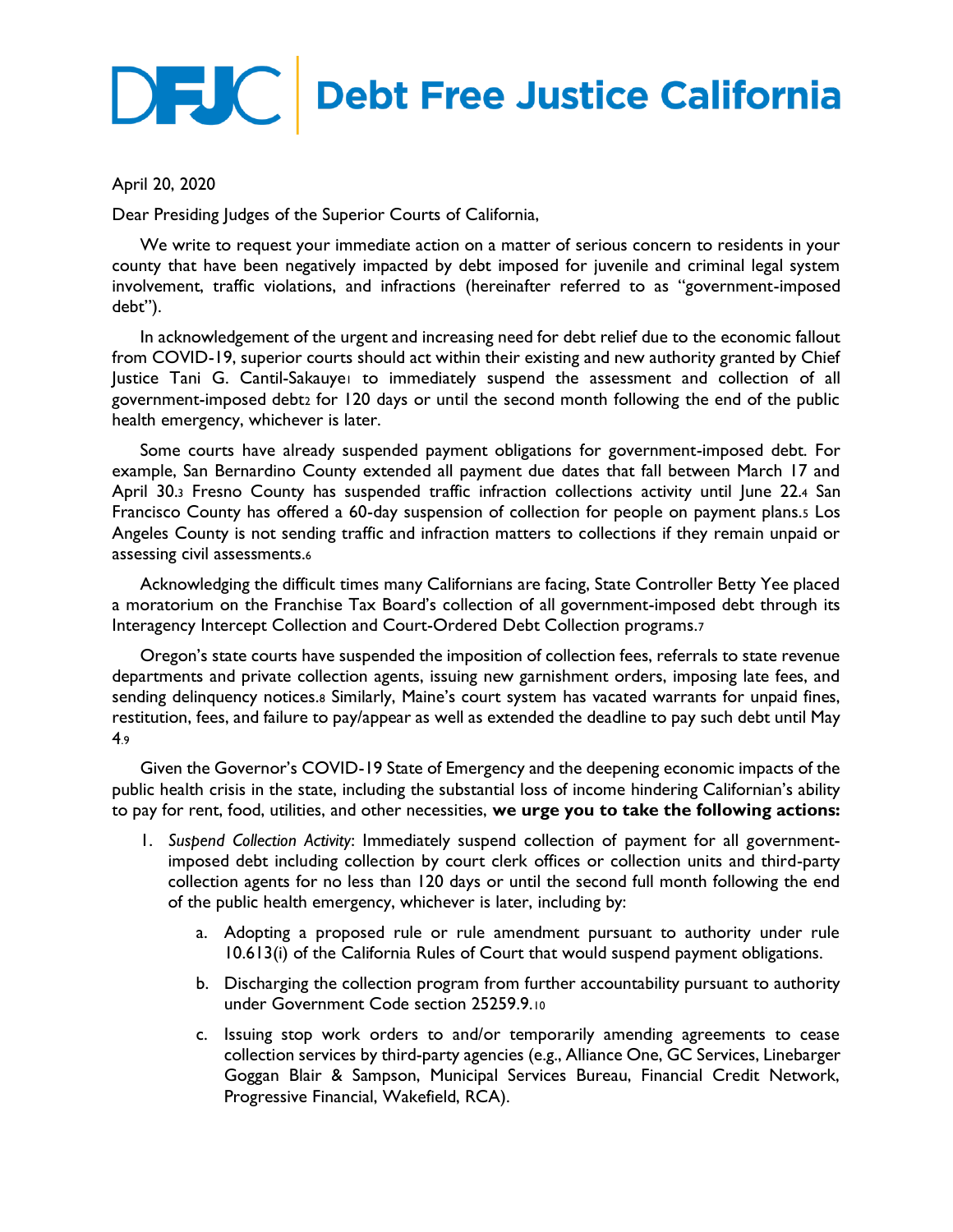- 2. *Suspend Referrals to Franchise Tax Board*: Building on the FTB's March action,<sup>11</sup> immediately recall past referrals and stop making new referrals of outstanding government-imposed debt to the Franchise Tax Board for no less than 120 days or until the second full month following the end of the public health emergency, whichever is later.
- 3. *Suspend Assessment*: Waive the assessment of any new government-imposed debt, and cease accrual of interest<sub>12</sub> and the imposition of other fees and/or sanctions13 on outstanding government-imposed debt for no less than 120 days or until the second full month following the end of the public health emergency, whichever is later, including by:
	- a. Adopting a proposed rule or rule amendment pursuant to authority under rule 10.613(i) of the California Rules of Court that would suspend assessment of new government-imposed debt.<sup>14</sup>
- 4. *Dismissal:* Dismiss all cases where the only outstanding matter is outstanding governmentimposed debt.<sup>15</sup>
- 5. *Discharge Outstanding Debt:* Write-off all outstanding government imposed-debt and discharge, vacate, or declare as satisfied liens, fee agreements, and civil judgments, including by
	- a. Issuing an order to vacate all orders and entries of judgments.
- 6. *Cease Penalties for Failure to Pay:* Stop imposing civil assessments and vacate arrest warrants for failure to pay or appear.<sup>16</sup>
- 7. *Notification*: Notify individuals of your actions, including updating public-facing websites and payment portals, so they can plan their finances accordingly.
- 8. *Make Changes Permanent*: Consider making any efforts taken in response to COVID-19 permanent.

We need to relieve all Californians from the hardship of making ongoing payments on government-imposed debt burdens to help individuals, communities, and the state weather the current crisis and emerge more secure, just, productive, healthy, and hopeful.

Sincerely,

Debt Free Justice California

CC: Judicial Council Public Defender District Attorney Court Executive Officer

<sup>1</sup> *See* Cal. Gov. Code § 68115; Judicial Council of California, Statewide Order by Hon. Tani G. Cantil-Sakauye, Chief Justice of California and Chair of the Judicial Council (Mar. 23, 2020) ("All superior courts are authorized under rule 10.613(i) of the California Rules of Court to adopt any proposed rules or rule amendment that is intended to address the impact of the COVID-19 pandemic to take effect immediately, without advance circulation for 45 days of public comment.") [https://newsroom.courts.ca.gov/internal\\_redirect/cms.ipressroom.com.s3.amazonaws.com/262/files/20202/Statewide%20Order](https://newsroom.courts.ca.gov/internal_redirect/cms.ipressroom.com.s3.amazonaws.com/262/files/20202/Statewide%20Order%20by%20the%20Chief%20Justice-Chair%20of%20the%20Judicial%20Council%203-23-2020.pdf) [%20by%20the%20Chief%20Justice-Chair%20of%20the%20Judicial%20Council%203-23-2020.pdf.](https://newsroom.courts.ca.gov/internal_redirect/cms.ipressroom.com.s3.amazonaws.com/262/files/20202/Statewide%20Order%20by%20the%20Chief%20Justice-Chair%20of%20the%20Judicial%20Council%203-23-2020.pdf)

<sup>2</sup> State law requires courts to impose certain fines and fees and authorizes courts to use its discretion on other types of fines and fees. This letter and its recommended actions apply to all fines and fees that are within the discretion of the court to act on.